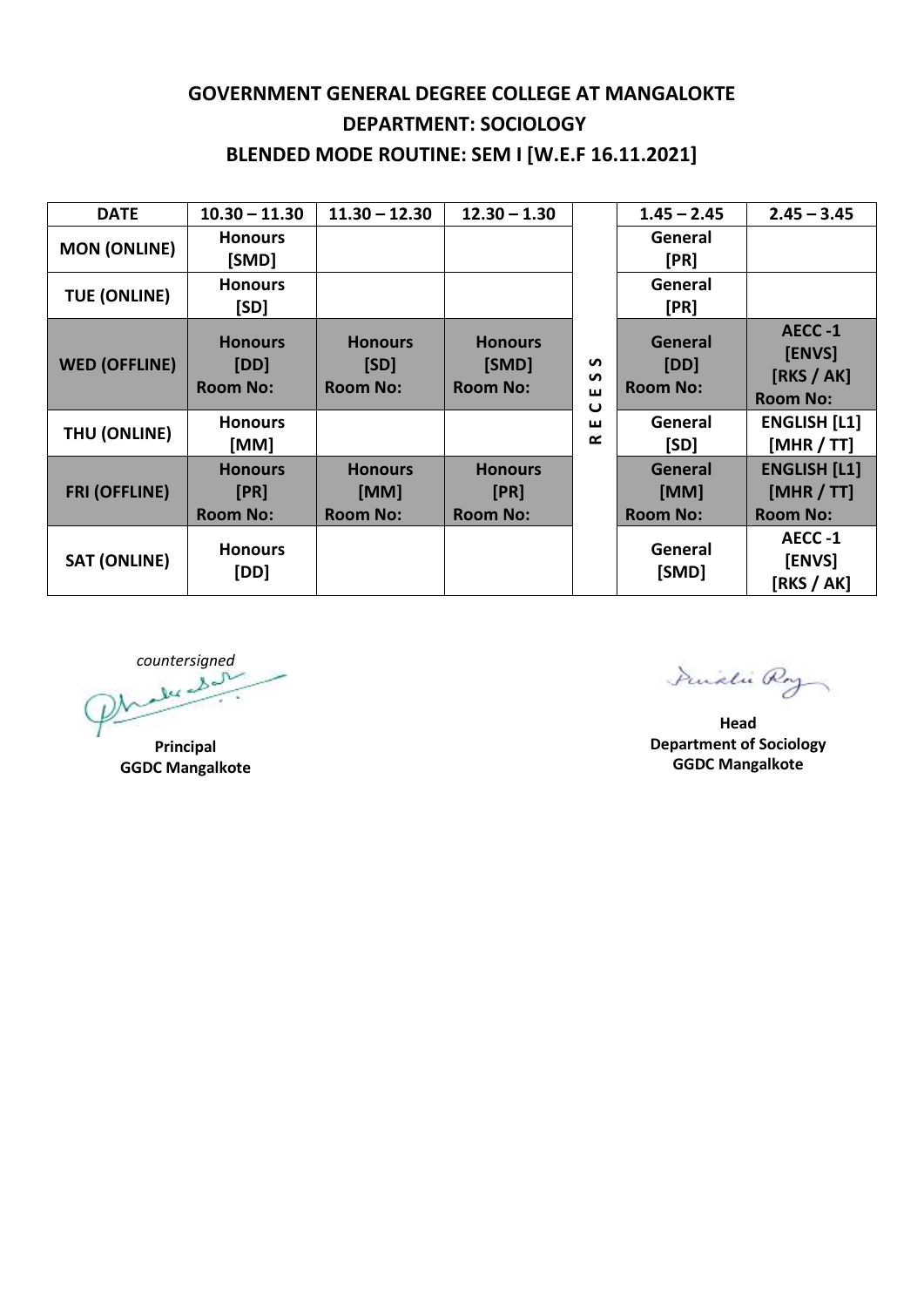## **GOVERNMENT GENERAL DEGREE COLLEGE AT MANGALOKTE DEPARTMENT: SOCIOLOGY BLENDED MODE ROUTINE: SEM III [W.E.F 16.11.2021]**

| <b>DATE</b>          | $10.30 - 11.30$ | $11.30 - 12.30$         | $12.30 - 1.30$  |                  | $1.45 - 2.45$   | $2.45 - 3.45$       |
|----------------------|-----------------|-------------------------|-----------------|------------------|-----------------|---------------------|
| <b>MON (ONLINE)</b>  |                 | <b>Honours</b><br>[SMD] |                 | $\mathbf{v}$     |                 | General<br>[DD]     |
| <b>TUE (OFFLINE)</b> | <b>Honours</b>  | <b>Honours</b>          | <b>Honours</b>  |                  | General         | <b>ENGLISH [L2]</b> |
|                      | [SMD]           | [MM]                    | [DD]            |                  | [MM]            | [MHR / TT]          |
|                      | <b>Room No:</b> | <b>Room No:</b>         | <b>Room No:</b> |                  | <b>Room No:</b> | <b>Room No:</b>     |
| <b>WED (ONLINE)</b>  |                 | <b>Honours</b>          |                 | S                |                 | General             |
|                      |                 | [PR]                    |                 | ш<br>ပ<br>ш<br>œ |                 | [PR]                |
| THU (ONLINE)         |                 | <b>Honours</b>          |                 |                  |                 | General             |
|                      |                 | [MM]                    |                 |                  |                 | [SD]                |
| <b>FRI (ONLINE)</b>  |                 | <b>Honours</b>          |                 |                  |                 | General             |
|                      |                 | [DD]                    |                 |                  |                 | [SMD]               |
| <b>SAT (OFFLINE)</b> | <b>Honours</b>  | <b>Honours</b>          | <b>Honours</b>  |                  | <b>General</b>  | <b>ENGLISH [L2]</b> |
|                      | [SD]            | [PR]                    | [SD]            |                  | [PR]            | [MHR / TT]          |
|                      | <b>Room No:</b> | <b>Room No:</b>         | <b>Room No:</b> |                  | <b>Room No:</b> | <b>Room No:</b>     |

*countersigned*

**Principal GGDC Mangalkote**

Prudli Roy

**Head Department of Sociology GGDC Mangalkote**